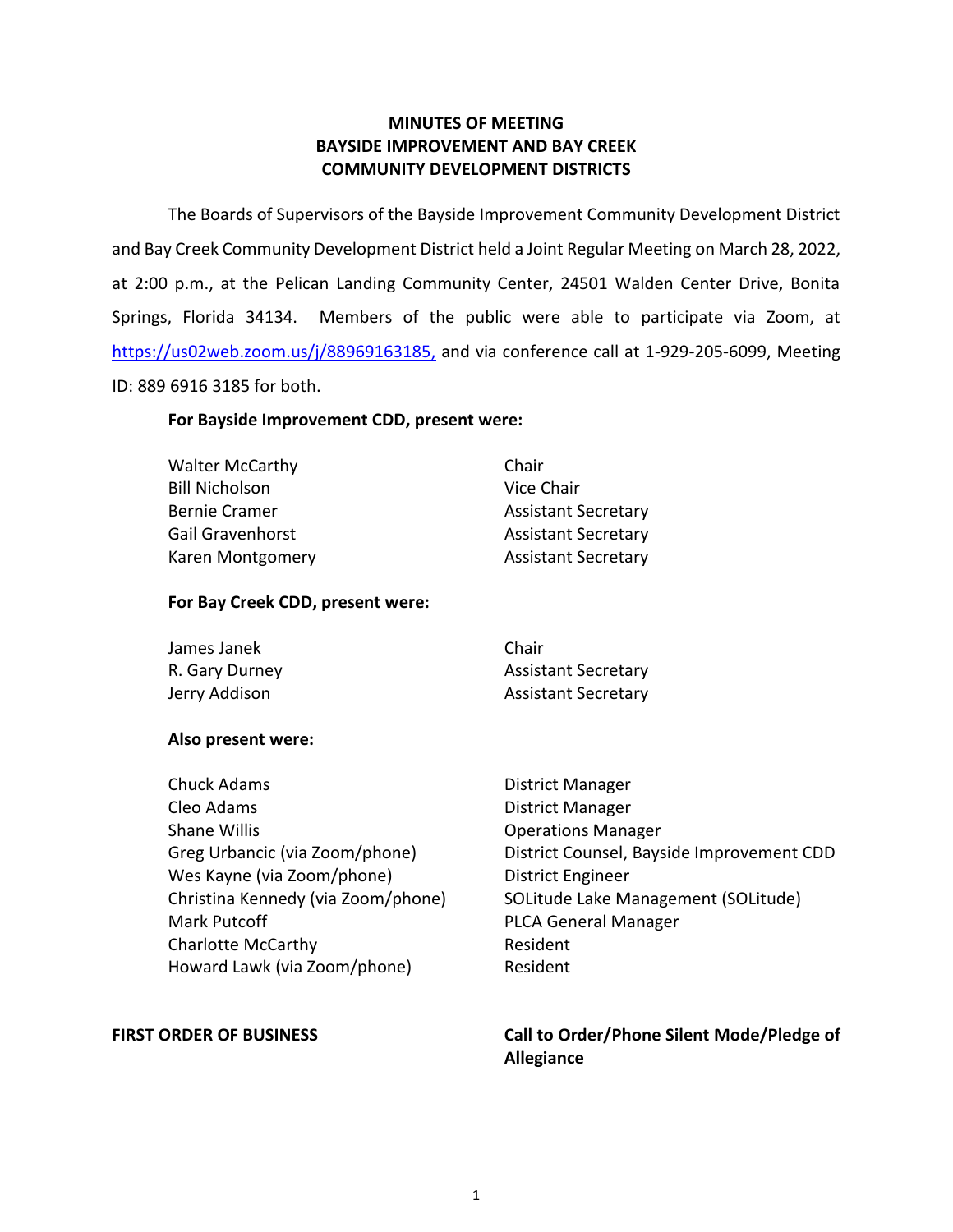Mr. McCarthy called the meeting to order at 2:00 p.m. All present recited the Pledge of Allegiance.

### **SECOND ORDER OF BUSINESS ROLL CALL ROLL CALL**

 For Bay Creek CDD, Supervisors Addison, Janek and Durney were present, in person. Supervisors Travers and McVay were not present. All Bayside Improvement CDD Supervisors were present in person.

| THIRD ORDER OF BUSINESS | <b>Public Comments: Agenda Items</b> |
|-------------------------|--------------------------------------|
|                         |                                      |

No members of the public spoke.

# **JOINT BUSINESS ITEMS**

# **FOURTH ORDER OF BUSINESS** Staff Report: District Engineer – *Barraco & Associates, Inc.*

There was nothing new to report.

 Mr. Durney asked if the additional information requested for the Year 4 NPDES Annual Report was sent to the Florida Department of Environmental Protection (FDEP). Mr. Kayne replied affirmatively. Mrs. Adams asked Mr. Kayne to submit an invoice specific to the Point Creek Court restoration project.

# **FIFTH ORDER OF BUSINESS Waterway Inspection Report:** *SOLitude Lake Management*

Ms. Kennedy presented the March Monthly Report and highlighted the following:

 $\triangleright$  Pond A-2: At the last inspection, observed only organic plant debris and blown pollen around the weir; there was no alligator weed or algae in the lake.

- $\triangleright$  Most of the sites look good.
- $\triangleright$  Pond A-26: Spot treating the baby tears around the perimeter is recommended.
- ➢ Pond B-6: Sonar will be used to target submersed growth.
- $\triangleright$  Pond D-14: Actively treating remaining growth of plant material.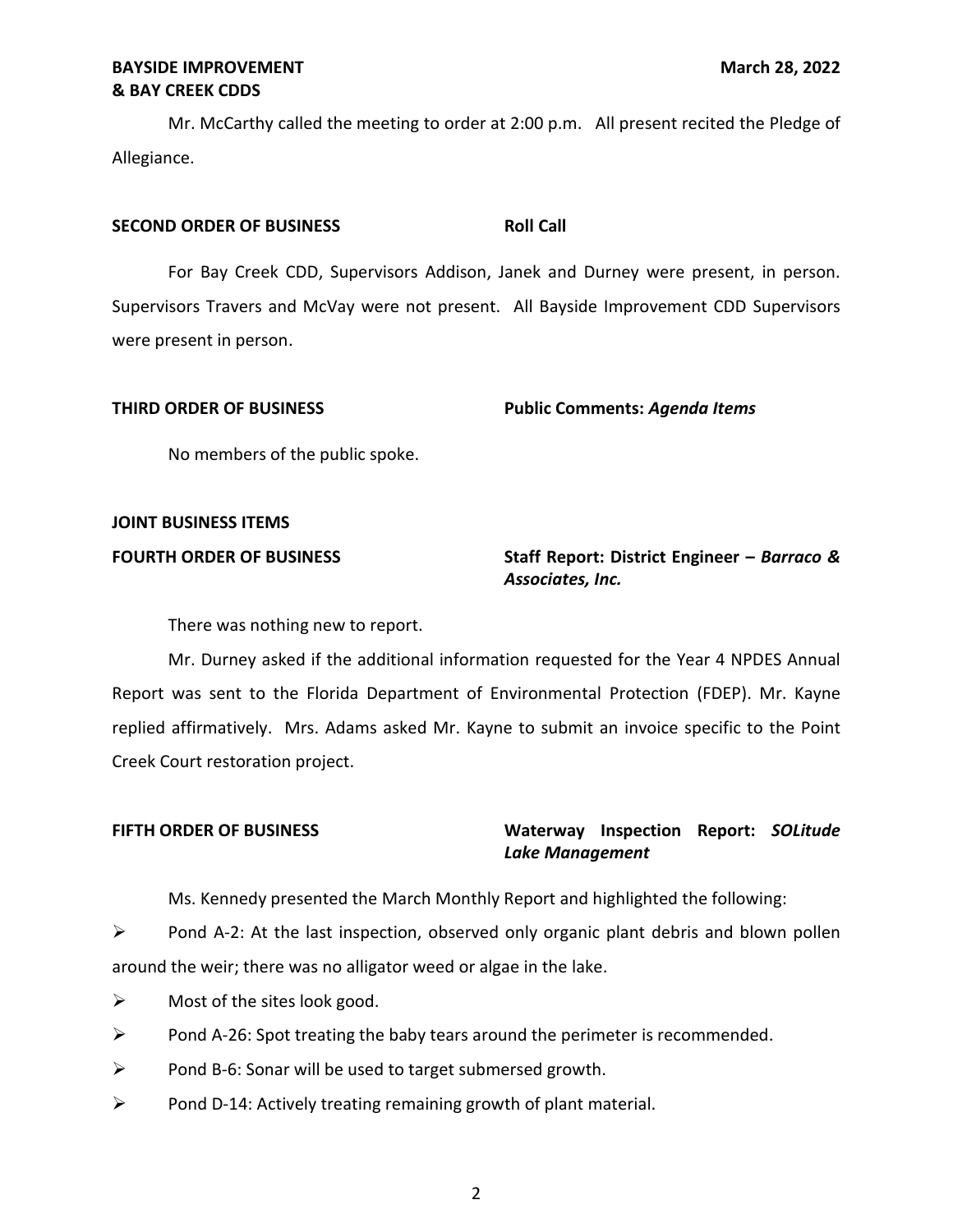➢ The nano-bubblers at E-1, E-2, E-3 and A-18 are now functioning properly. The part for E- 4 remained pending. Mr. Carnall and Mrs. Adams were working on having the electrical issues at E-5 resolved.

 Mr. Durney asked for Lake D-8 to be treated for algae. Ms. Kennedy stated that she already alerted the technicians to keep treating the lake for floating algae and duck weed.

 as low as last year, and asked if the lakes are shrinking. Ms. Kennedy did not believe that to be the case and noted that lakes tend to settle over time but not in the span of a year. She believed the water table levels are not as low this year; the lakes are probably just holding more Mr. Janek stated that, despite the rain shortage this year, the water levels did not appear groundwater.

### **SIXTH ORDER OF BUSINESS Committee Reports**

# **A. PLCA Landscape Committee**

There was no report.

### **B. Colony Landscape Committee**

The Report was emailed to the Boards.

 Mr. Nicolson asked if the weekend program picking up palm fronds is working. Mr. Adams replied affirmatively; he received no complaints and stated that the crew is proactively removing loose ones before they fall. Ms. Gravenhorst stated she noticed significant improvement since the program commenced.

## **C. Water Quality Task Force**

# • **Continued Discussion: Water Quality Improvement Plan**

 Mr. Durney stated that the March 22, 2022 Pelican Landing Water Quality Task Force (WQTF) Final Conclusions and Recommendations Report in the agenda package included comments and questions. Regarding what to do with this information, Ms. Gravenhorst recalled prior discussions about working from the ground up instead of involving the City yet.

 Ms. Gravenhorst motioned to take no action until legal consequences are considered. Some Board Members agreed that District Counsel should review the document and advise

3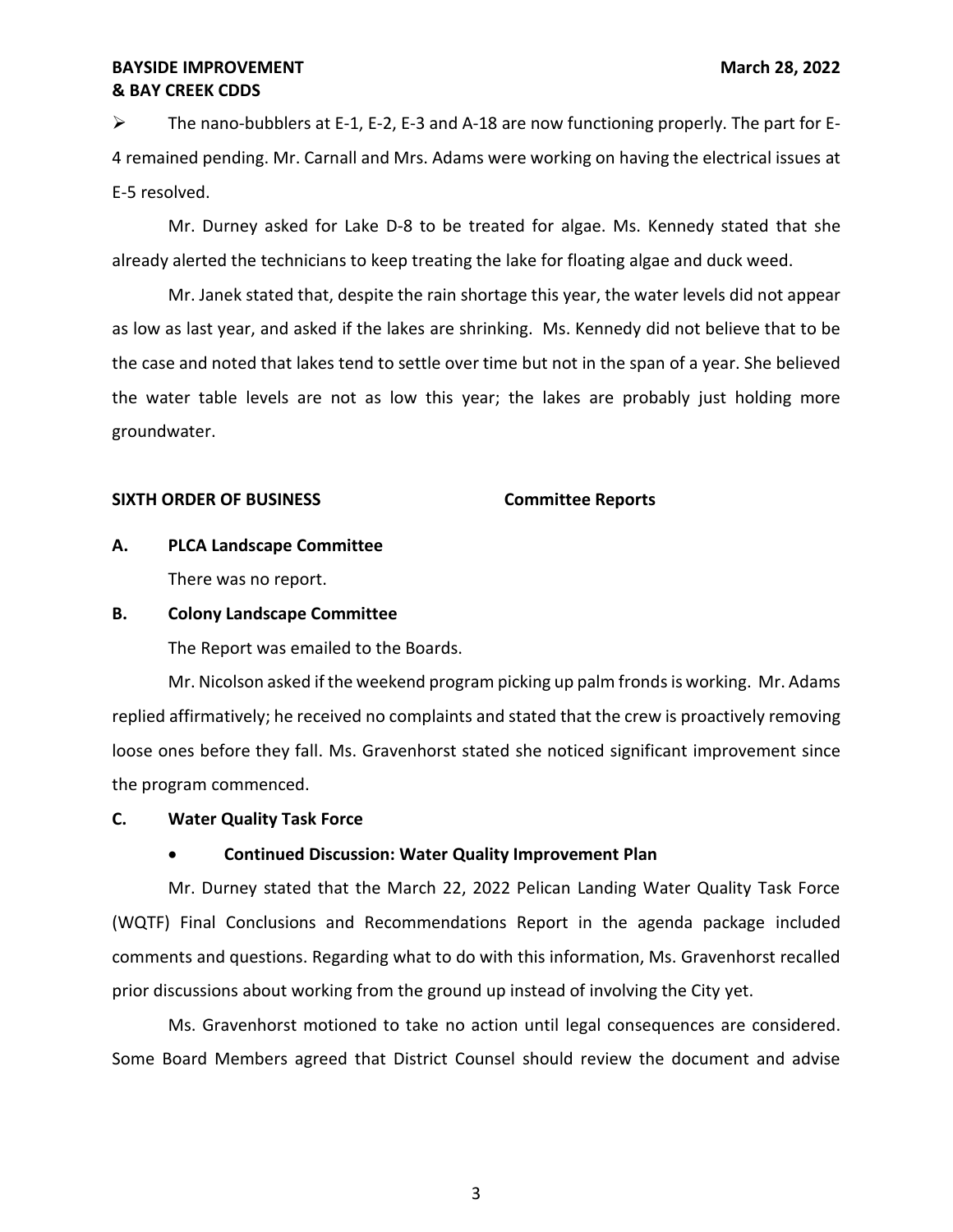accordingly about the consequences, if any, with the City and any future impact it might have on the NPDES permit requirements. Mr. Nicholson asked if data led to the conclusions.

 Discussion ensued regarding the reclaimed water at Bayside CDD having less nutrients because it receives well water from The Brooks and that this might impact and differ how much additional fertilizer might be needed in Bay Creek.

 number of fertilizations from four to three, to determine if there is a measurable difference. The Report with comments will be emailed to District Counsel and attached to these minutes. Mr. Adams stated Bay Creek volunteered to test a plot, which involves reducing the

Ms. Montgomery stated the WQTF can prepare an Executive Summary.

 **On MOTION for Bayside by Ms. Gravenhorst and seconded by Mr. Cramer, with all in favor, accepting the Water Quality Task Force Report, reserving any action until it is clear as to who will be directed to do this and subject to review and determination by each CDD's respective District Counsel of the consequences to the CDDs, if any, was approved.** 

 **On MOTION for Bay Creek by Mr. Addison and seconded by Mr. Durney, with all in favor, accepting the Water Quality Task Force Report, and reserving any action until it is clear as to who will be directed to do this and subject to review and determination by each CDD's respective District Counsel of the consequences to the CDDs, if any, was approved.** 

 **SEVENTH ORDER OF BUSINESS Update: Status of Maintenance Gate Repairs** 

 Mrs. Adams stated that Mr. Kucera was obtaining proposals. Mr. McCarthy stated he would email the contact information of another source to Mrs. Adams and Mr. Kucera should obtain a quote from the original contractor, if available.

## **EIGHTH ORDER OF BUSINESS**

 **End Projection** *(to be provided under*  **Presentation of Monthly Budget and Year** *separate cover)*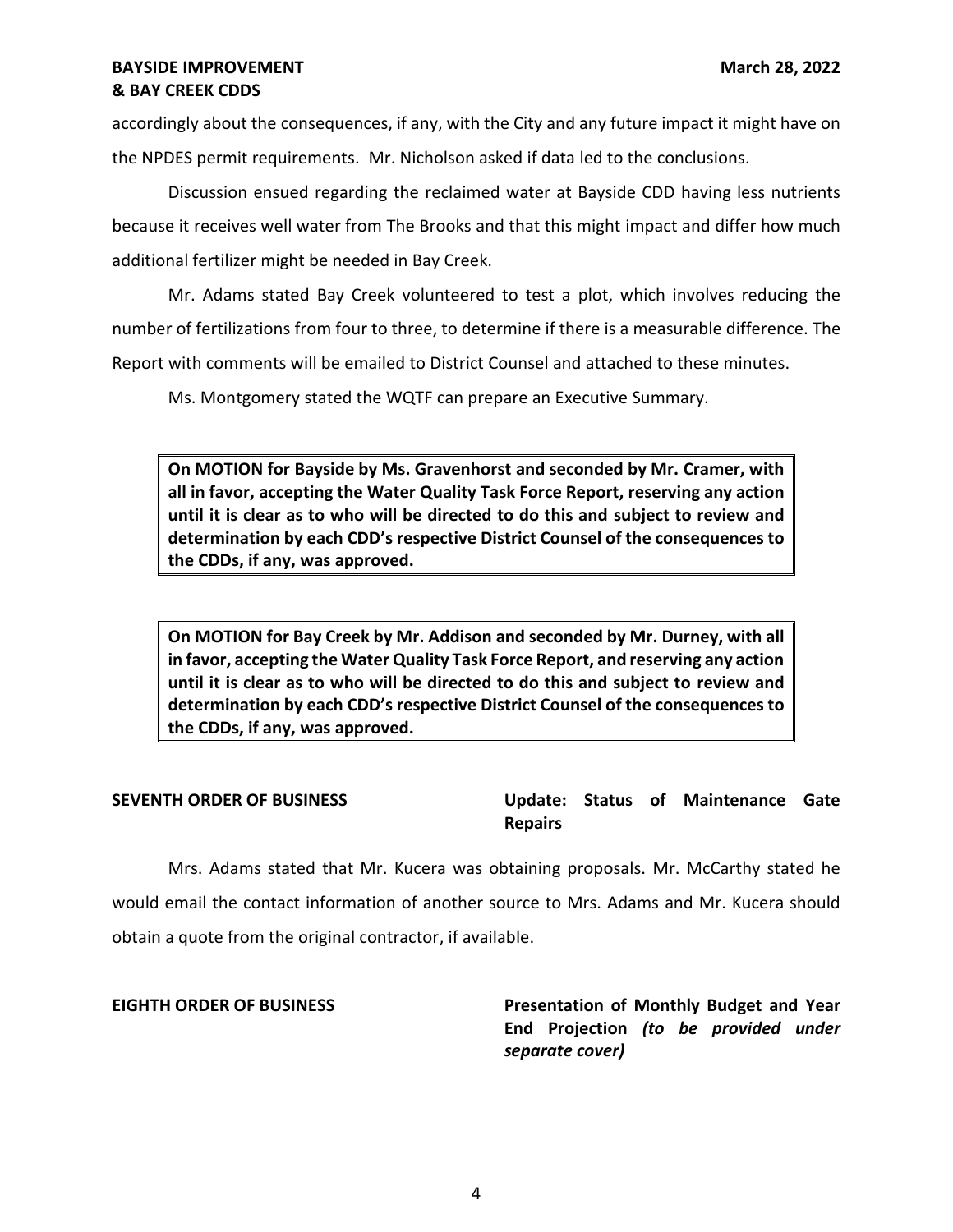The expanded PDF formatted Schedule was emailed to the Boards on Friday and distributed during the meeting. Mr. Adams stated that the Boards should focus on their specific CDD to determine the current status, as certain expenses are not split between the CDDs. He highlighted the following:

 $\triangleright$  The Bayside Monthly General Fund budget has a healthy fund balance, due in part to the amounts under "Personnel services", because two landscape positions were kept open and some of the funds were used to offset the cost of outsourcing the palm pruning project.

 $\triangleright$  One of the open landscape positions was filled, filling more entry level position was underway at this time.

 Mr. Nicholson asked where the hauling costs related to the outsourcing project appear in the Report. Mr. Adams stated it would appear in March, as he just approved the February invoice. This action will occur annually in February.

 $\triangleright$  The Bay Creek CDD Monthly General Fund projections had a positive, year-end balance.

 $\triangleright$  Assessment revenues will not be projected, as some homeowners do not take advantage of the full early pay discount and pay later than November.

 Mr. Adams responded to budget related questions in the Projected Report and the Unaudited Financial Statements.

 Mr. McCarthy felt that the amount for the Bayside CDD "Irrigation Revenue" in the Projected Report is incorrect, when compared to the Unaudited Financial Reports. Mr. Adams would confirm the figures but believed the cost difference between the CDDs was because, when the pump was changed, they were unable to provide irrigation water for over a week.

 It was noted that, once the invoices for the new pumps are processed, a budget amendment reallocating designated funds would be presented.

 Ms. Gravenhorst questioned the savings amount shown for the "Flower Program" given that material costs are increasing. She stated she is no longer participating in the flower selection process. Mr. Adams explained that the budget line item provides for funds to be spent in the event an additional change out would be required.

Ms. Gravenhorst stated Club Care will replace the dead flowers at The Colony tomorrow.

5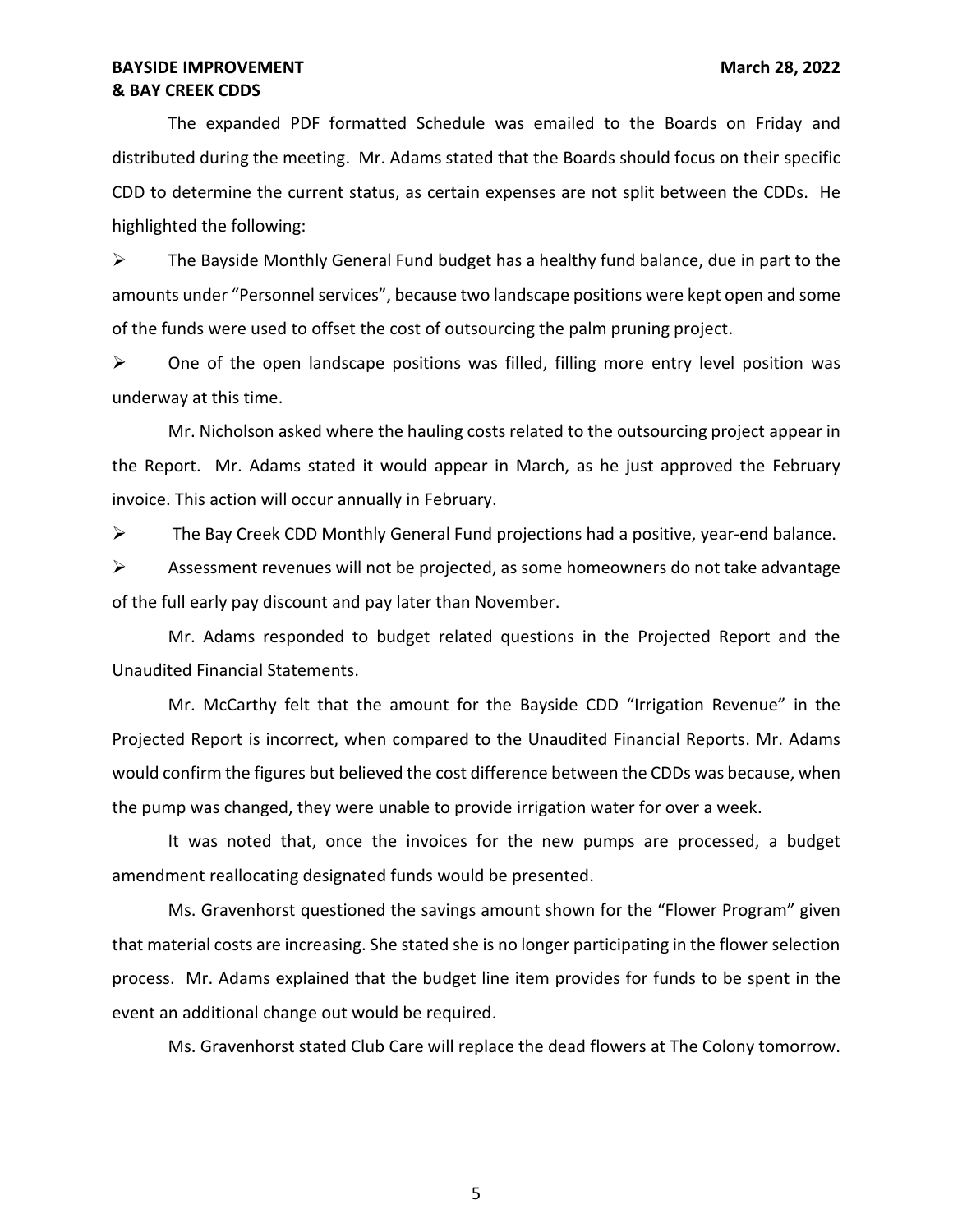Discussion ensued regarding gap funding, depreciation values and reduced electrical bills after purchasing efficient pumps and motors.

 Mr. Adams felt that the Boards are managing their CDD's funds prudently; however, he prefers having more cash in the General Fund, as Enterprise Fund is dedicated to depreciation costs.

**Acceptance Statements as of February 28, 2022 NINTH ORDER OF BUSINESS Acceptance of Unaudited Financial** 

The financials were accepted.

### **TENTH ORDER OF BUSINESS**

**Approval of February 28, 2022 Joint Regular Meeting Minutes** 

Mr. McCarthy presented the February 28, 2022 Joint Regular Meeting Minutes.

 **On MOTION for Bay Creek by Mr. Durney and seconded by Mr. Janek, with all in favor, the February 28, 2022 Joint Regular Meeting Minutes, as amended to include any changes submitted to Management, were approved.** 

 **On MOTION for Bayside by Ms. Montgomery and seconded by Mr. Cramer, with all in favor, the February 28, 2022 Joint Regular Meeting Minutes, as amended to include any changes submitted to Management, were approved.** 

#### **ELEVENTH ORDER OF BUSINESS** Action/Agenda Items

The completed items listed below were taken from Mrs. Adams notes.

Active/Ongoing New Items: Item 1 was completed.

Active/Ongoing Carried Over Older Than [01.24.22](https://01.24.22): Items 2 and 3 were completed.

The following Action Item was discussed:

Item 2: A tour with The Colony Landscape Committee was scheduled for April 25, 2022.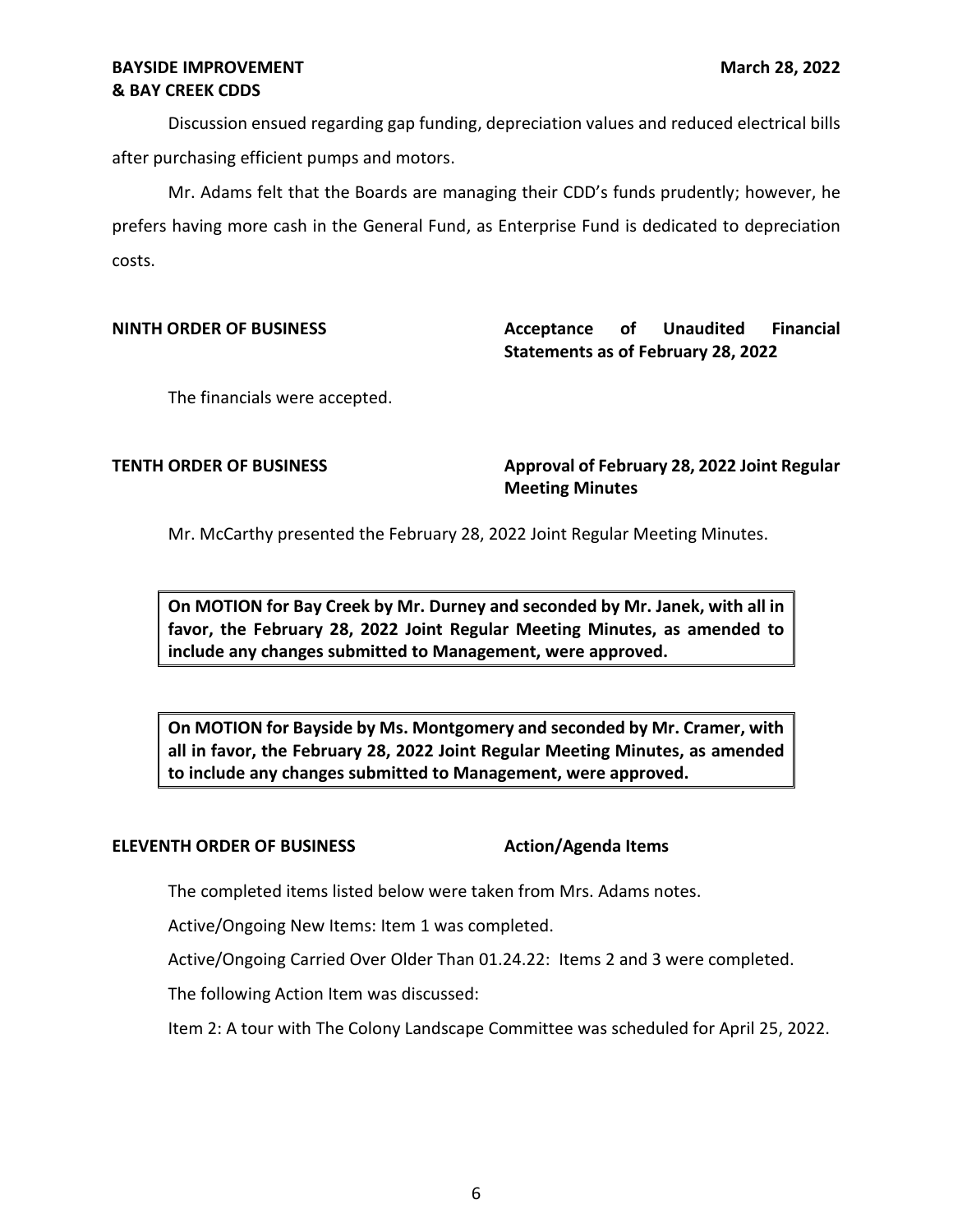# **TWELFTH ORDER OF BUSINESS Old Business**

There was no old business.

#### **THIRTEENTH ORDER OF BUSINESS Staff Reports**

#### **A. District Counsel**

### **I.** *Gregory Urbancic, Esq., Coleman Yovanovich Koester, P.A.*

 Mr. Urbancic stated that a bill related to legal notices was the only bill that passed during the legislative session. This bill creates a system to allow the County to designate a publicly accessible website where local governments within the County can post notices.

 Urbancic recommended that Management make sure the CDDs' web consultant reviews and confirms that the websites are compliant with the DOJ March 18, 2022 statement. Mr. Adams Due to the recent Department of Justice (DOJ) statement on website accessibility, Mr. confirmed that the websites are compliant with the Americans with Disabilities Act (ADA) requirements.

## **II.** *Daniel Cox, Esq***.**

There was no report

## **B. District Manager:** *Wrathell, Hunt and Associates, LLC*

#### **I. Monthly Status Report: Field Operations**

# • **Discussion/Presentation: Monthly Report Narrative**

The Monthly Status Report was included for informational purposes.

Mrs. Adams reported the following:

 $\triangleright$  Homeowner Update – The Tides: Mr. Kucera and Mr. Kemp resolved the matter mentioned by the homeowner at the last meeting.

 ➢ Point Creek Court Mitigation Update: Restoration work was completed on Friday and prepared and Mr. Cox will be advised to send a letter to the homeowner requesting additional signs were installed. Once all relevant invoices are processed, an invoice will be reimbursement.

 Mrs. Adams stated the homeowner called today to ask for future communications to be via email, instead of Federal Express, as she is returning to her other residence. The homeowner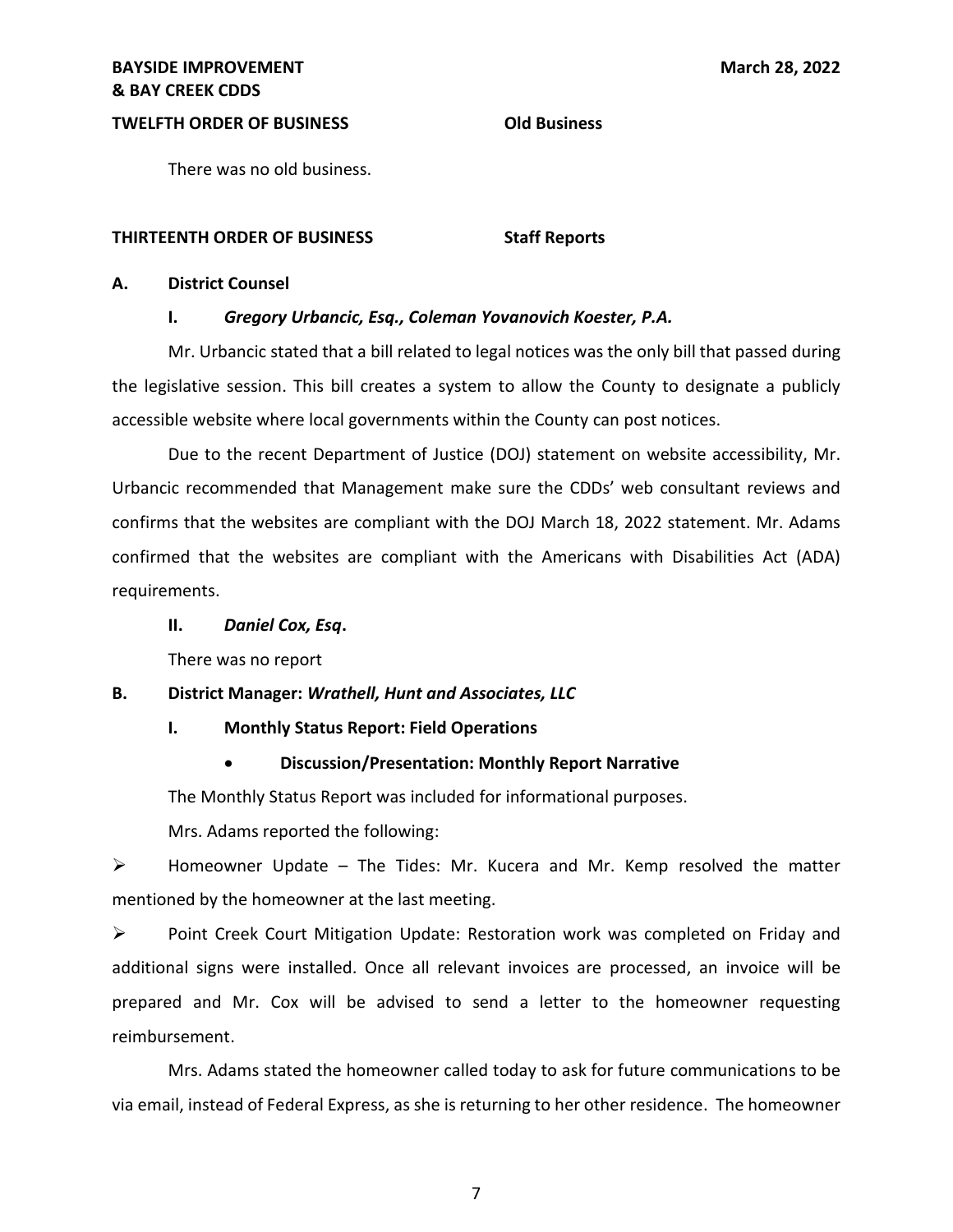asked if she could be put on a payment plan. Mrs. Adams recommended sending the invoice and letter first and waiting for the homeowner's response. Expenses incurred thus far were \$11,165, from Johnson Engineering and SOLitude; other Professional Services invoices were pending.

 Mr. Durney asked about the status of the homeowner email about the berm that he forwarded Mr. Adams. Mr. Adams stated the shrubs were being replaced due to an issue with the sprinkler system; the homeowner must discuss the stem wall with the HOA.

 ➢ Conservation signs in Bay Creek and The Pointe were installed on Friday. More signs to install behind the ten residences abutting conservation W-13 would be ordered.

 last year would take time to grow. Mr. Kucera would be asked to inspect and determine if more  $\triangleright$  Noise Abatement at Southernmost Part of US 41: The 10-gallon green arboricola installed fertilizer is needed.

 ➢ Mr. Janek confirmed that the Ridge Monument was painted and looked nice. This would be deemed completed on the Action Items List.

Discussion ensued regarding the boundary line.

 $\triangleright$  Nano-bubbler Discount: SOLitude will not bill the CDD for the next three months.

 Mr. Cramer asked about Long Lake Village's request to install a fountain. Mr. Adams stated he provided them with information about the process, which would require the CDD issuing a Consent to Use Agreement.

 Discussion ensued regarding the process, relinquishing all responsibility from the CDD and requiring Long Lake Village to engage a General Contractor to construct it.

# **II. NEXT MEETING DATE: April 25, 2022 at 2:00 P.M.**

- **QUORUM CHECK:** *BAYSIDE IMPROVEMENT CDD*
- **QUORUM CHECK:** *BAY CREEK CDD*

The next meeting would be held on April 25, 2022.

# **FOURTEENTH ORDER OF BUSINESS Supervisors' Requests**

 Mr. Durney voiced is opinion that some bushes appear to be unkempt and asked about the landscape maintenance schedule and how often the Landscape Manager drives through the entire community. Mr. Adams discussed the maintenance schedule and noted that the area in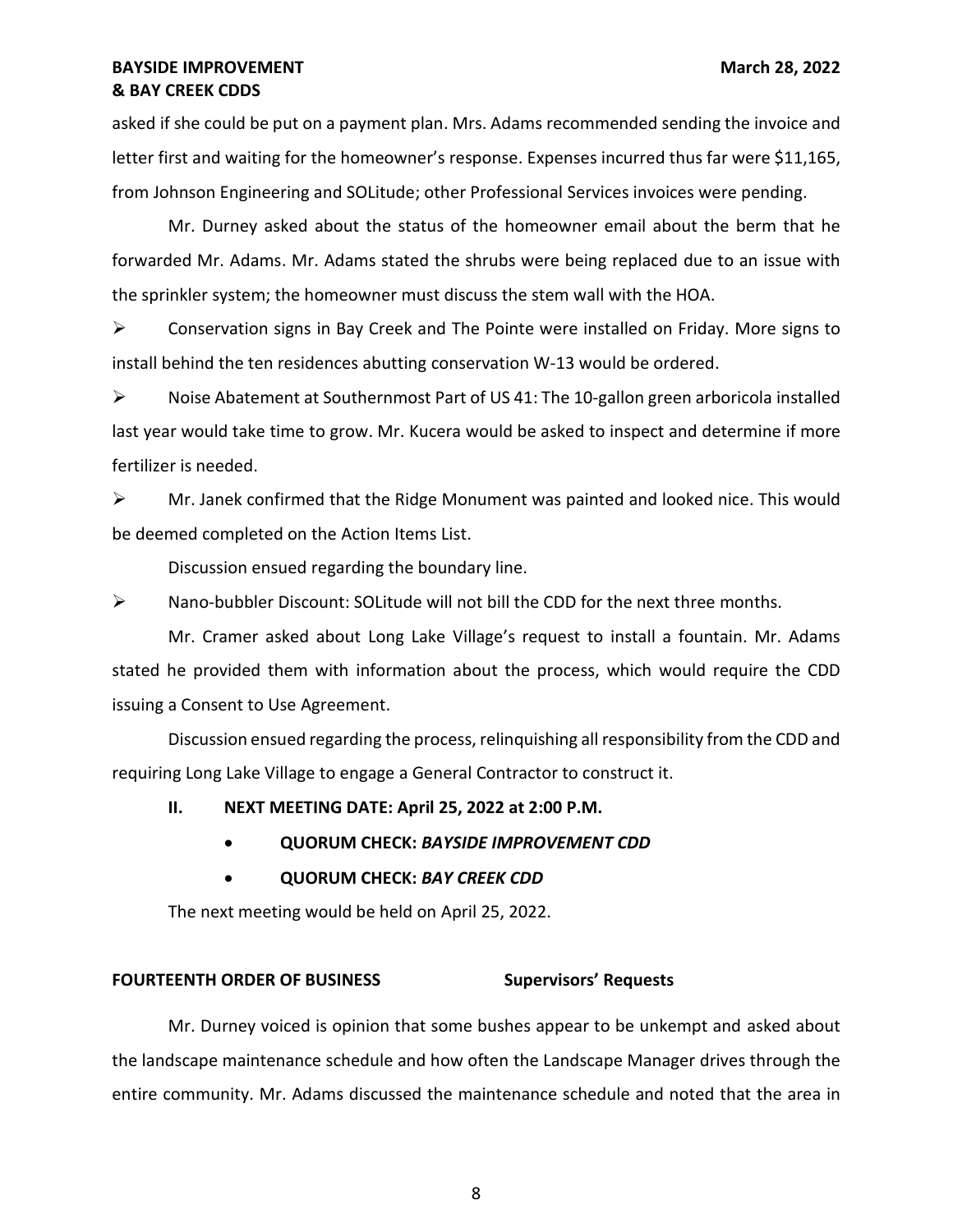question is being allowed to grow, at the request of the Landscape Committee, to be used as a buffer. Ms. Montgomery commented on Mr. Durney's observations and noted that this will be addressed regularly with Mr. Kucera, once the Committee liaison is established.

 Village having designs on the property behind their residences adjacent to the park and homeowners installing electrical vehicle charging stations. Mr. Adams stated that he advised Long Lake to contact the PLCA, as the CDD only maintains the property. Ms. Montgomery discussed installation of a new monument at Cypress Island, Long Lake

 Mr. Cramer asked for Mr. Adams, Mrs. Adams and Mr. Willis to attend and support Bay Creek's yearly meeting scheduled on Thursday. As Staff, the Chair and Vice Chair are unable to attend, Ms. Montgomery was designated as the spokesperson to speak on behalf of the CDDs.

 Ms. Gravenhorst felt that the Pelican Landing Landscape Committee should be briefed on the CDD's contributions related to Mr. Kemp's time and overall costs for repairing the irrigation at the Pelican Colony Boulevard median. She asked why the CDD chose not to wait until the rainy season to plant grass. Mr. Adams stated it was replaced now due to bug issues. Discussion ensued regarding why not to install artificial grass and possibly replacing small grassy areas with mulch.

 Mr. Nicholson asked if a wood chipper should be purchased. Mr. Adams stated that based on the return on investment, between labor and insurance rates, it is not feasible. He discussed the storm debris removal process.

 **FIFTEENTH ORDER OF BUSINESS Public Comments:** *Non-Agenda Items* 

No members of the public spoke.

## **SIXTEENTH ORDER OF BUSINESS Adjournment**

 **On MOTION for Bayside by Mr. McCarthy and seconded by Mr. Cramer, with all in favor, the meeting adjourned at 3:29 p.m.** 

 **On MOTION for Bay Creek by Mr. Durney and seconded by Mr. Addison, with all in favor, the meeting adjourned at 3:29 p.m.**